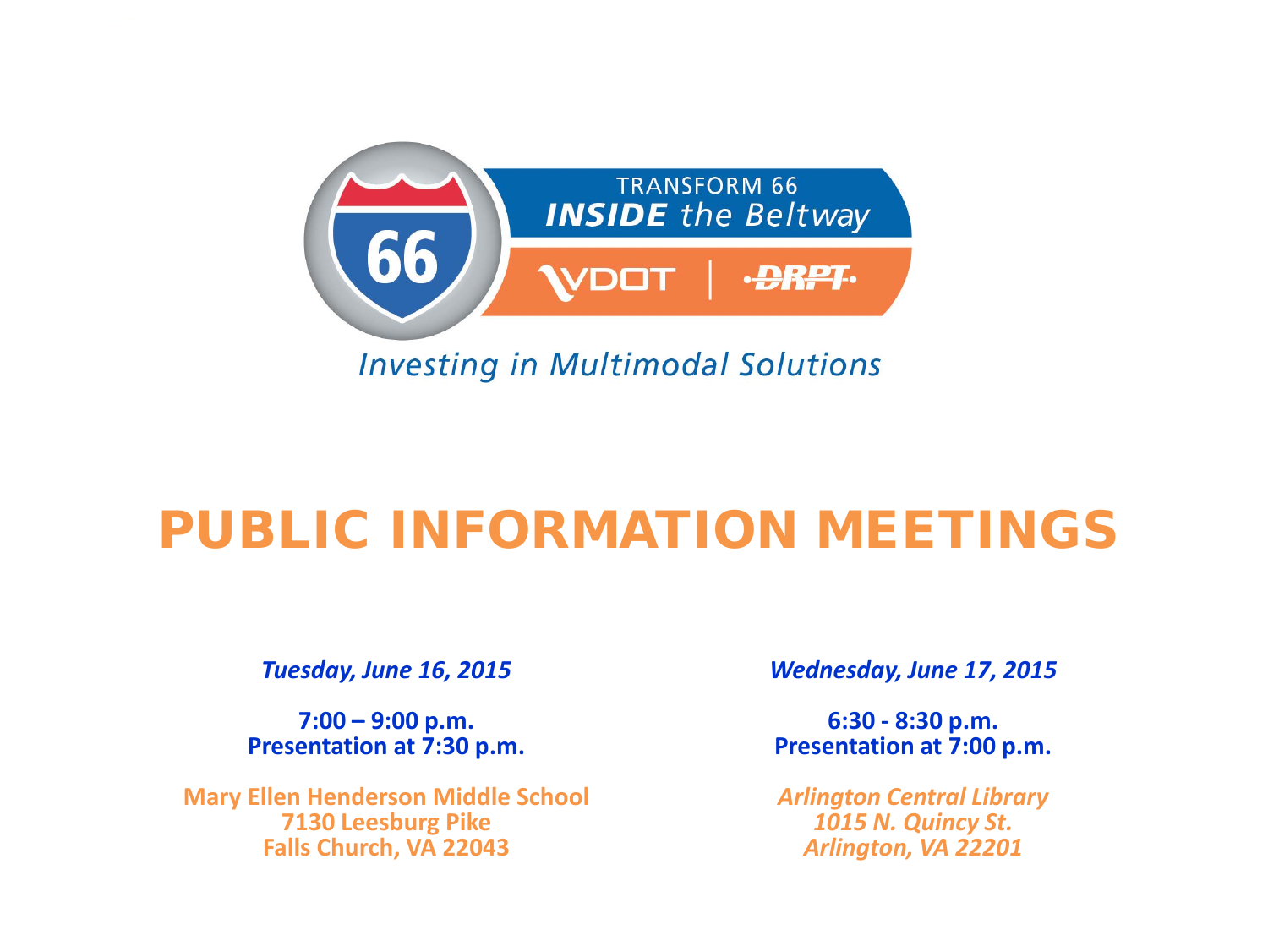

## I-66 Multimodal Improvements Current Conditions

## I-66 Issues :

- $\triangleright$  Eastbound & Westbound roadway congestion
- Congestion at interchanges
- $\triangleright$  Bus service impacted by roadway congestion
- $\triangleright$  Challenges to intermodal transfers
- **► Crowded conditions on Metrorail's Orange** Line
- **► W&OD and Custis Trail bottlenecks**
- $\triangleright$  Limitations / gaps in Bike and Pedestrian accessibility and connectivity



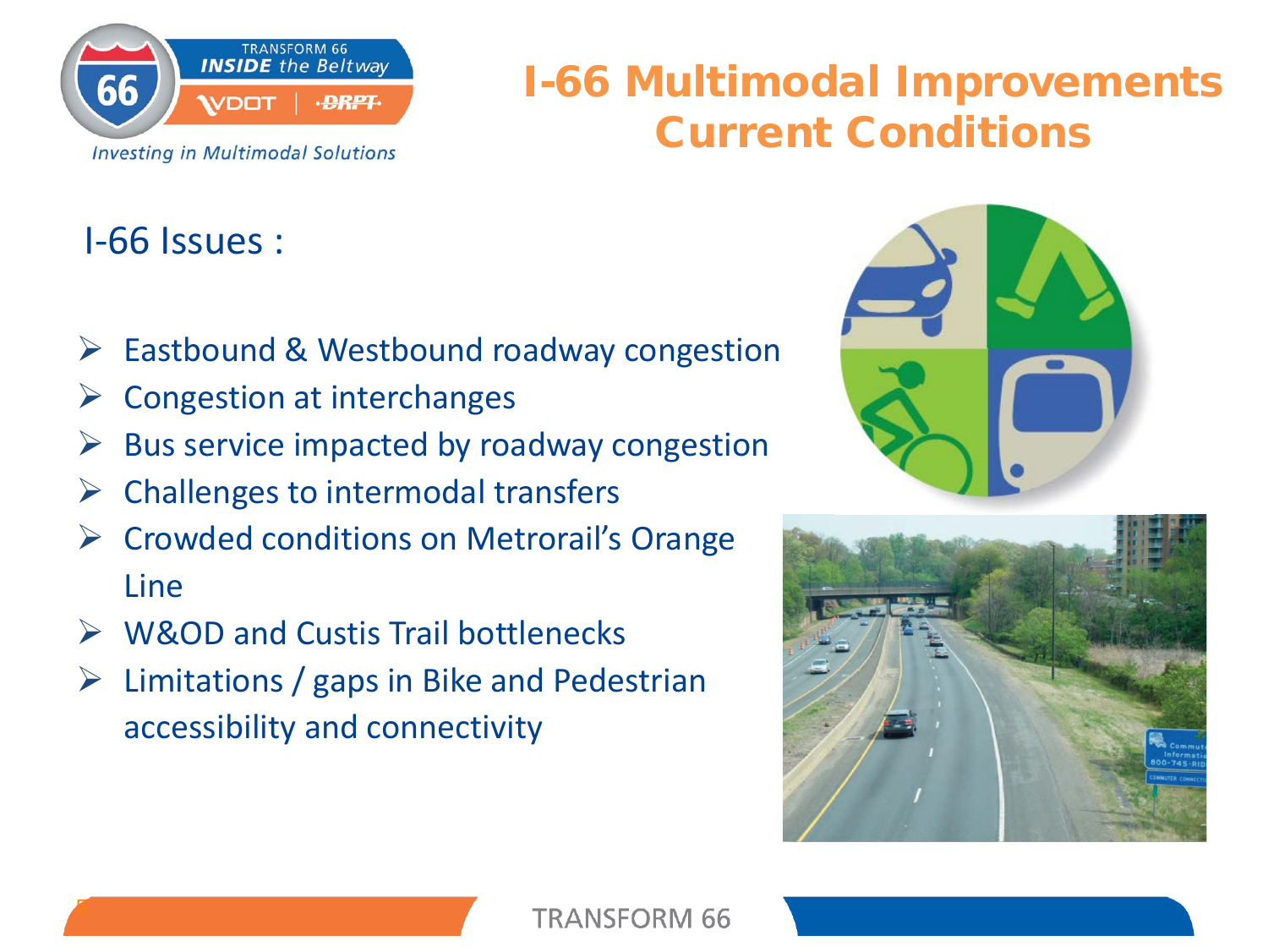

## I-66 Multimodal Project Area

**Investing in Multimodal Solutions** 



#### **TRANSFORM 66**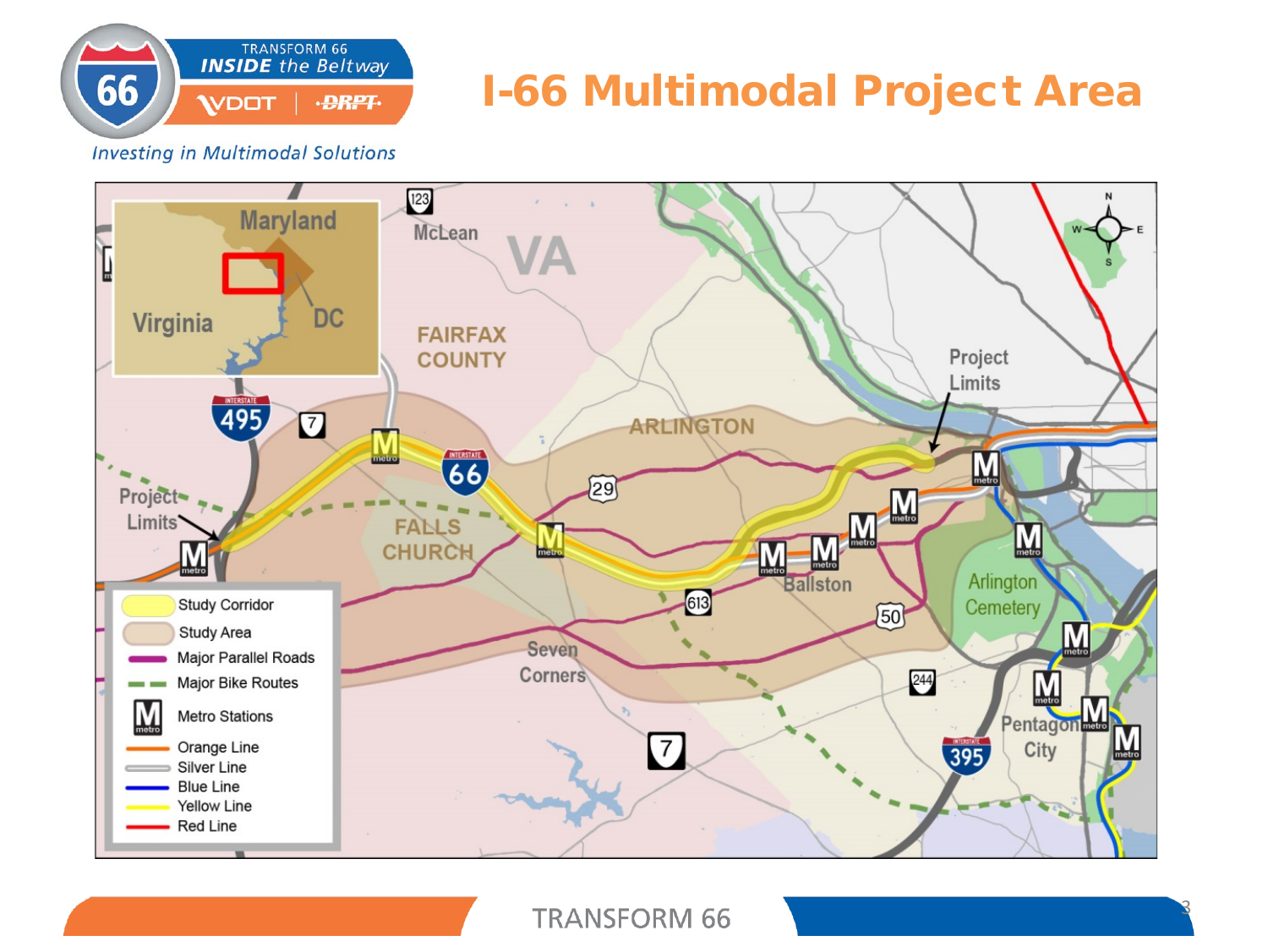

## Multimodal Aspects Potential Project Components

- Previous Studies
	- I-66 Inside the Beltway Multimodal Study (2012-2013)
	- I-66 Transit/TDM Study (2009)
- Multimodal Elements (2012 Study)
	- $\blacksquare$  Transit
	- **Bicycle & Pedestrian**
	- Transportation Demand Management (TDM)
	- Corridor-wide Technology Enhancements
	- Tolling

4

■ Highway Improvements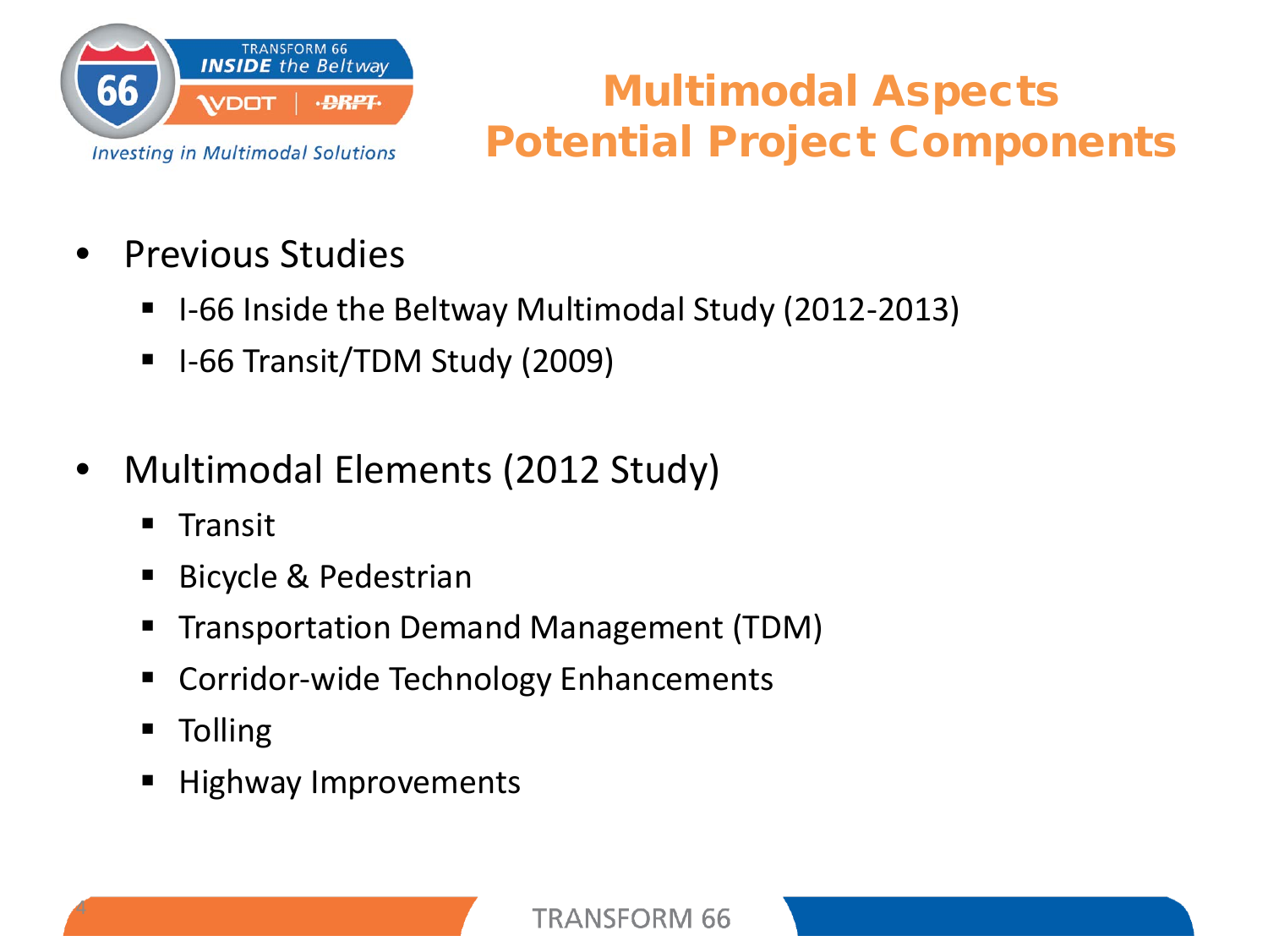



### $\triangleright$  Review and validate transit recommendations from:

- DRPT I-66 Transit / TDM Study, 2009
- $\triangleright$  Evaluate proposed enhanced bus service throughout the corridor:
	- Local, commuter, and regional bus (PRTC, etc.)
	- Review new priority bus routes on roads such as I-66, Route 29 and Route 50
- Consider Metrorail station improvements at Ballston and East Falls Church, and service enhancements for numerous routes in the study area
- Consider Metrorail core capacity improvements such as 8-car trains that would address capacity concerns in the I-66 corridor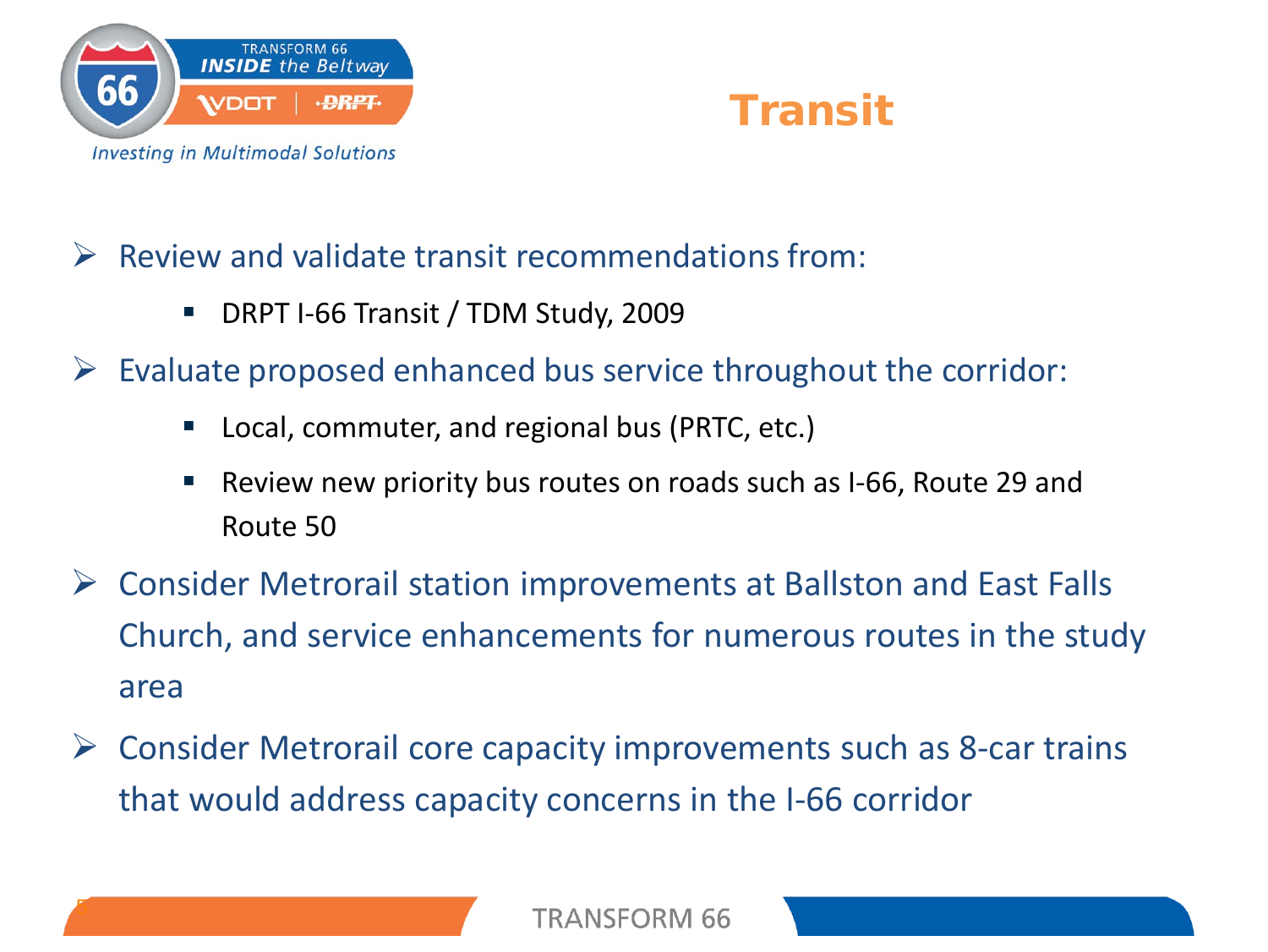

## Bicycle and Pedestrian Facilities

- Review recommendations from Multimodal Study; approximately 60 bicycle and pedestrian improvements
- $\triangleright$  Sample Projects identified in Region's Constrained Long Range Plan (CLRP) include:
	- Custis trail/W&OD trail improvements
	- **Fairfax Drive connector**



- Arlington Blvd trail Glebe Rd. to City of Fairfax
- $\blacksquare$  VA 7 Tysons to Falls Church
- Coordinate with local jurisdictions to group bicycle and pedestrian improvements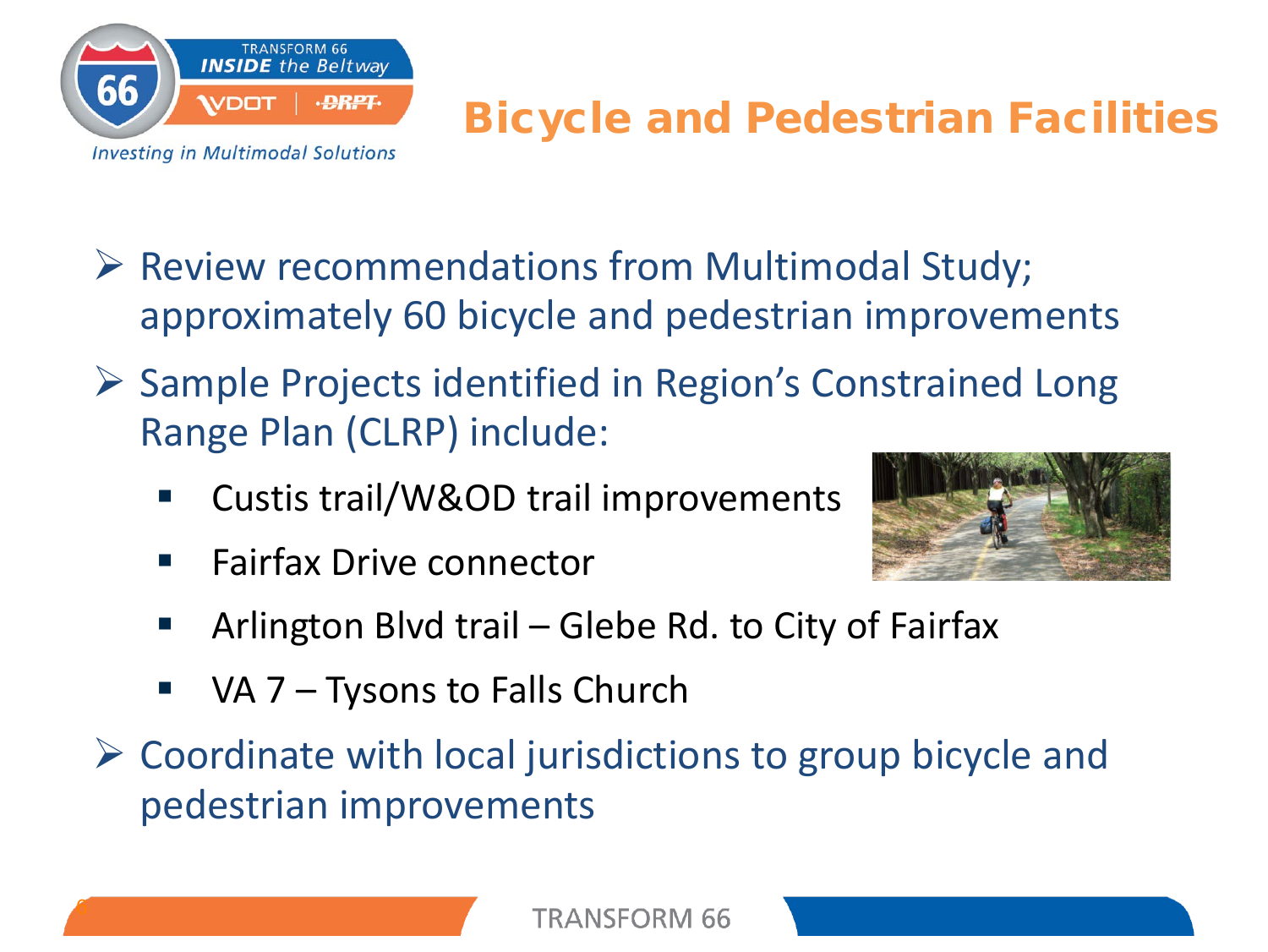

## Transportation Demand Management

Identify and prioritize best performing strategies to reduce travel demand, increase mobility options, and market transit services

- $\triangleright$  Rideshare and telework programs
- $\triangleright$  Priority access for vanpools
- $\triangleright$  Transit subsidies

- $\triangleright$  Vanpool and carpool programs
- $\triangleright$  Corridor specific marketing and outreach programs
- $\triangleright$  Financial incentive programs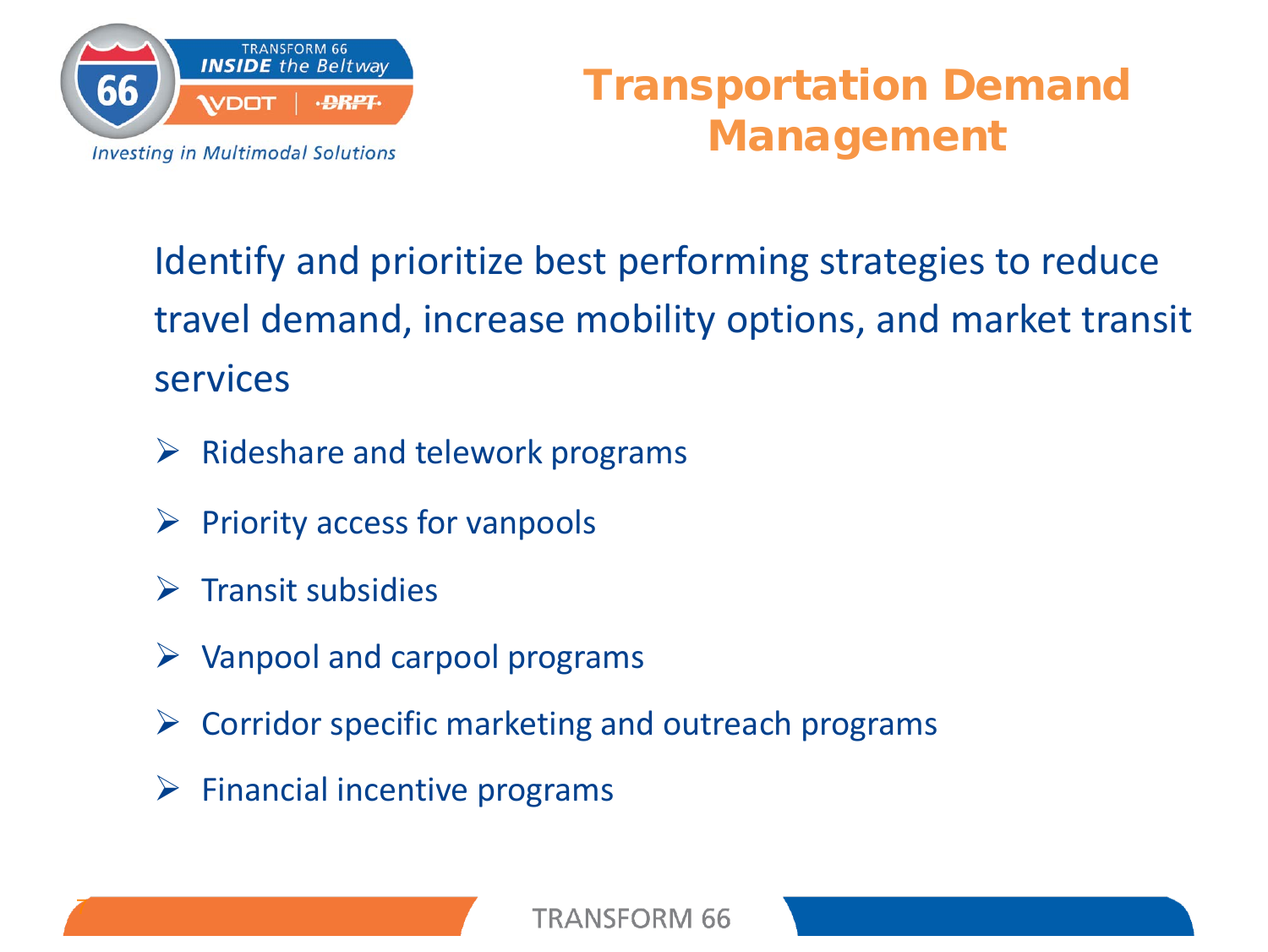

## Integrated Corridor Management

- $\triangleright$  Review current corridor status and consider elements in the Active Traffic Management project (operational in 2015)
- $\triangleright$  Consider additional recommended operational and safety enhancements including:
	- Addition of dynamic merge/junction control
	- **Speed harmonization**
	- Advanced parking management systems for park-and-ride lots
	- Traveler information including travel-time information for cars and buses
	- Implementing signal priority for transit vehicles in the corridor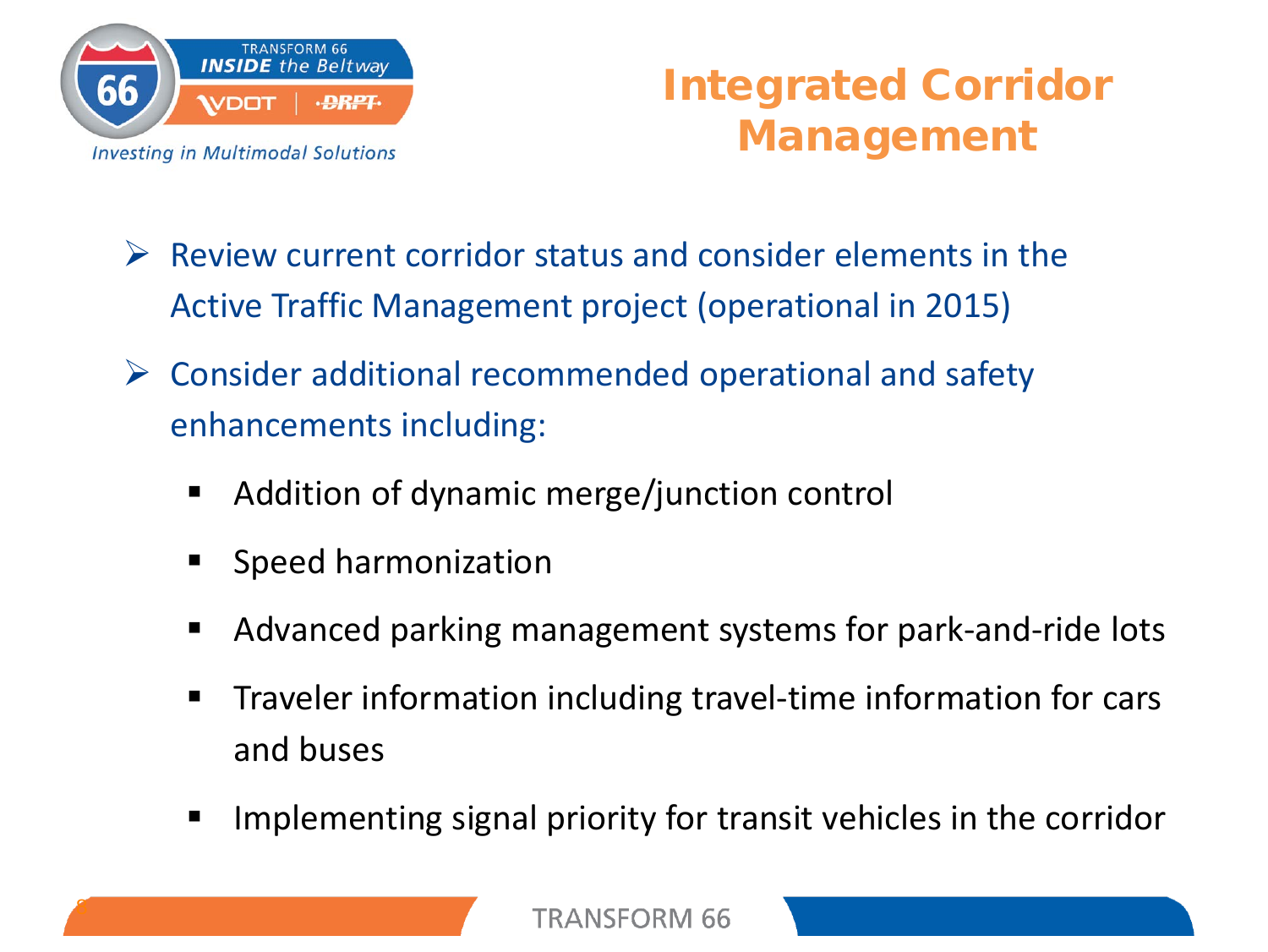

## Future Widening of I-66

- $\triangleright$  Additional eastbound lane between I-495 and Fairfax Drive near Ballston
- Additional westbound lane between Sycamore Street and Washington Boulevard
- $\triangleright$  Additional westbound lane from the Dulles Connector to I-495

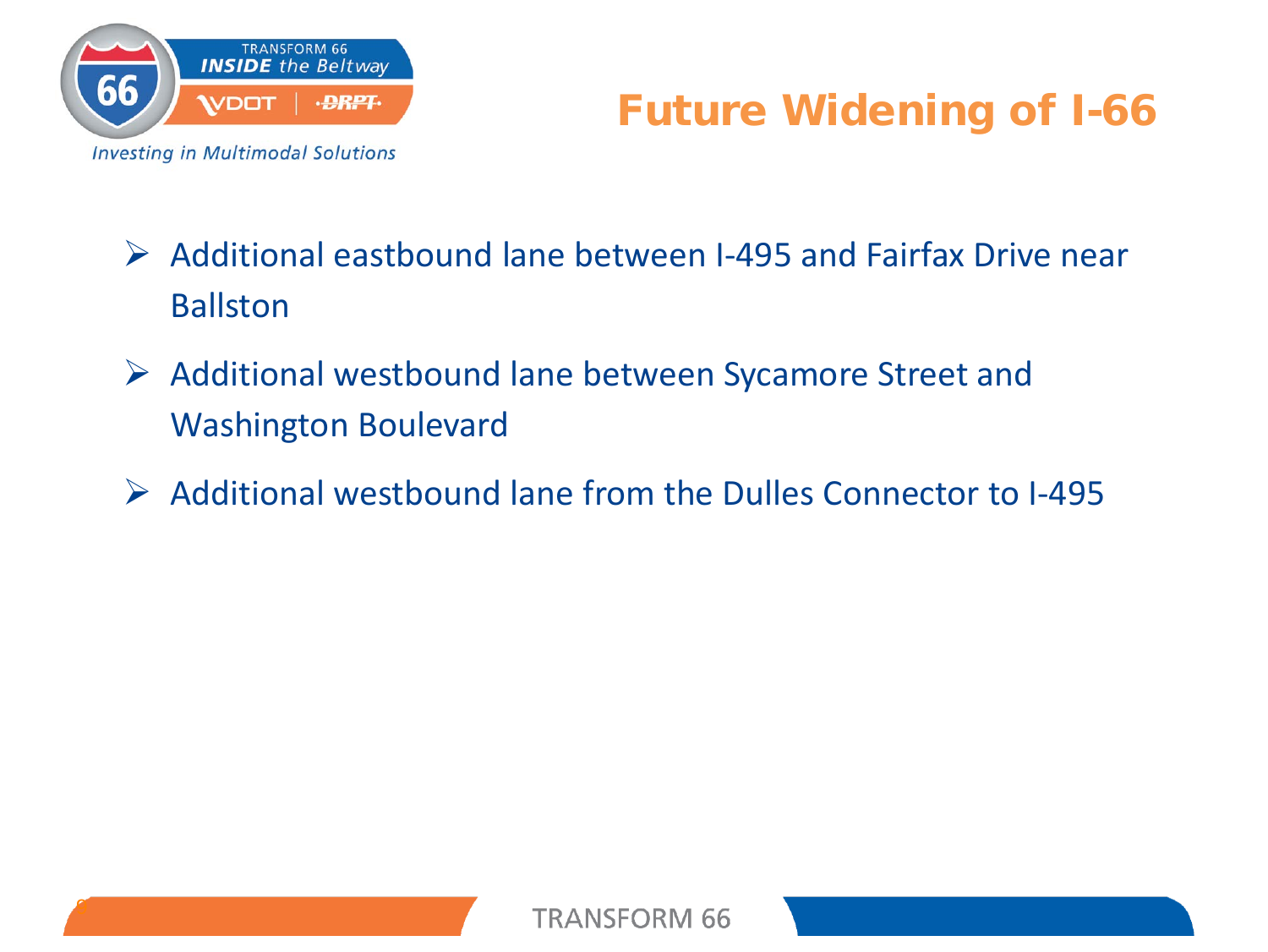

## I-66 Multimodal Improvements Purpose of the Project

**Investing in Multimodal Solutions** 



*The purpose of the I-66 Inside Multimodal Project is to reduce roadway congestion in the corridor, improve travel times for transit & HOV vehicles, provide additional travel options for users, and enable the implementation of multimodal improvements in and around the I-66 corridor from the Beltway to Route 29 in Rosslyn.*

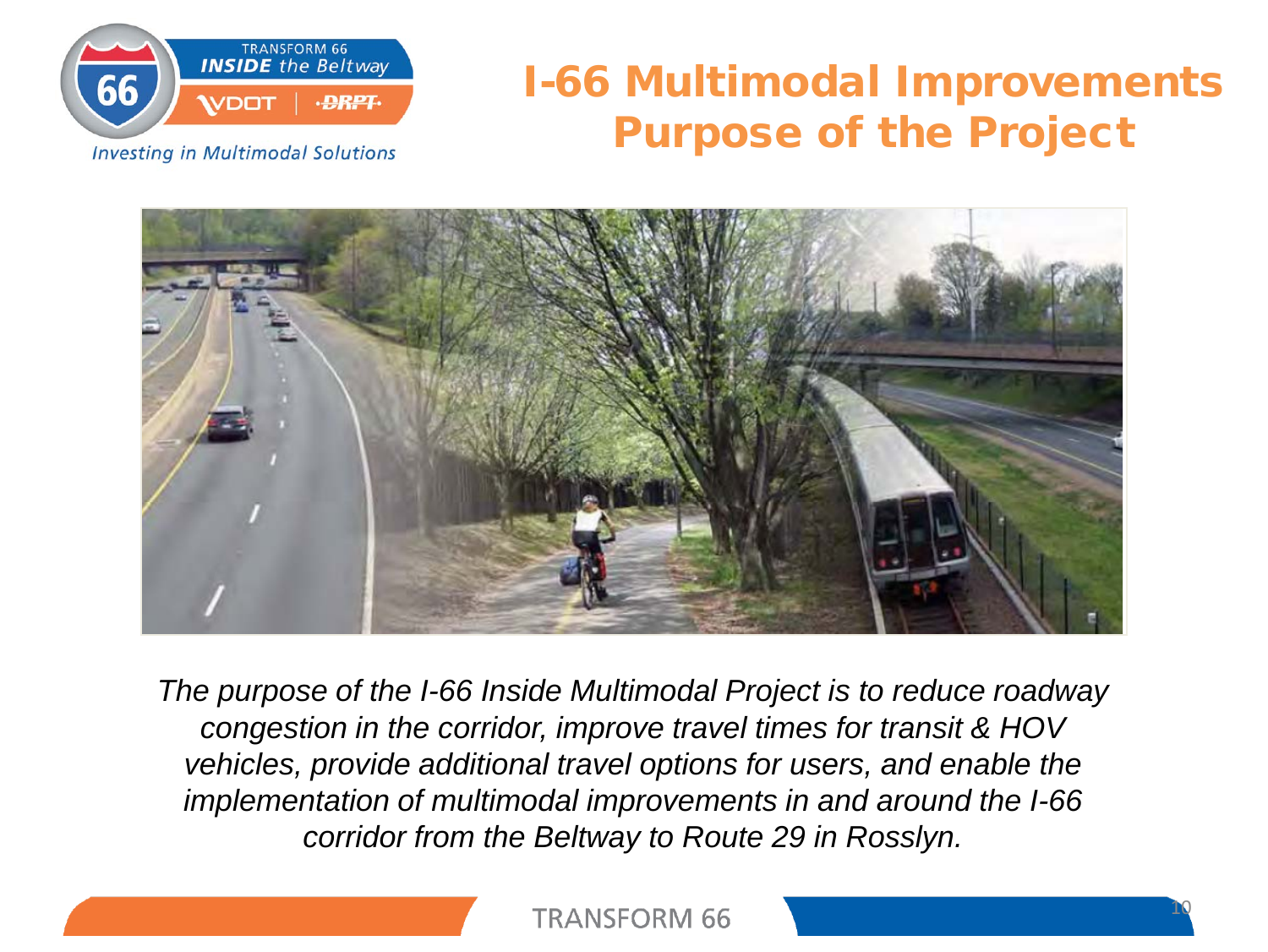

#### **Investing in Multimodal Solutions**  $\triangleright$  HOV Policy

**WDOT** 

**TRANSFORM 66 INSIDE** the Beltway

■ HOV-2 to HOV-3 conversion

·DRPT·

- **EXEDENT** Consistent with current policy, heavy trucks are prohibited
- **EXECT** Clean fuel vehicles no longer exempt from HOV restrictions
- Law Enforcement no longer exempt from HOV restrictions unless performing official duties
- **Traffic traveling to and from Dulles International Airport will be subject to the** HOV restrictions
- $\triangleright$  Tolling

- Tolling in both directions during AM and PM peak periods only, including Airport traffic
- **Lanes remain free to all traffic during off-peak periods**
- HOV-3+ vehicles ride free; restricted hours to be determined
- **EXP** Congestion-based toll prices to manage demand for the lanes and to provide improved travel time reliability
- **UDOT operates and maintains facility**
- **Toll revenues used to offset design, construction, operation and maintenance** costs as well as funding source for multimodal improvements that benefit the users of I-66 inside the Beltway
- $\triangleright$  Multimodal Improvements



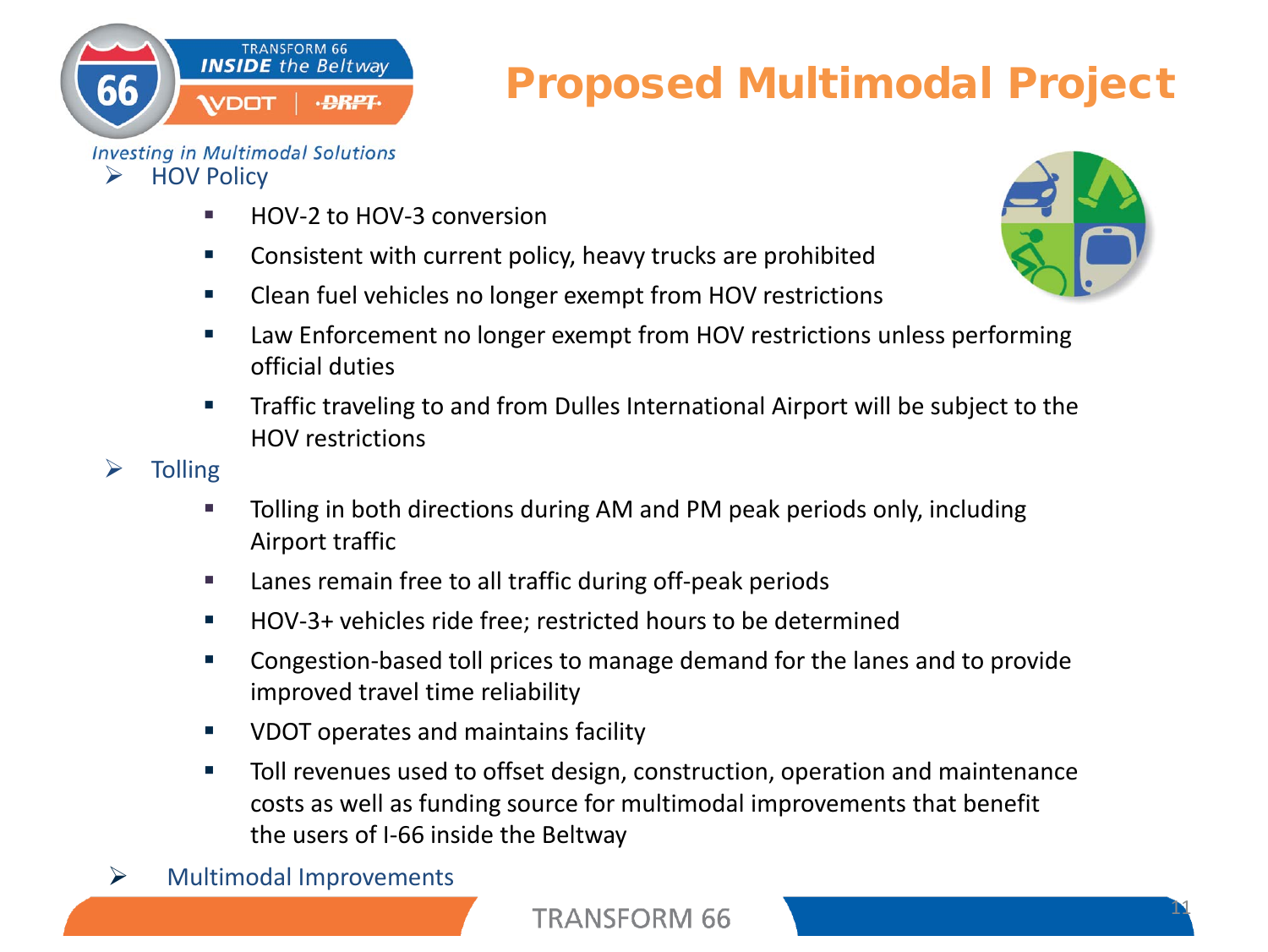

## Multimodal Project Scope

Constrained Long Range Plan Key Elements for I-66 Inside:

- Implementation of the recommendations from the 2012 / 2013 I-66 Multimodal Study
- Group multimodal solutions according to proposed schedule:
	- $\checkmark$  Group 1 Multimodal Improvements and Tolling: 2017
	- Group 2 Multimodal Improvements: 2025
	- Group 3 Multimodal Improvements potential Widening: 2040
- It is envisioned that VDOT will operate and maintain the facility
- All toll revenues will be used within the designated corridor to offset design, construction, operation and maintenance costs as well as provide a funding source for multimodal improvements that benefit I-66 users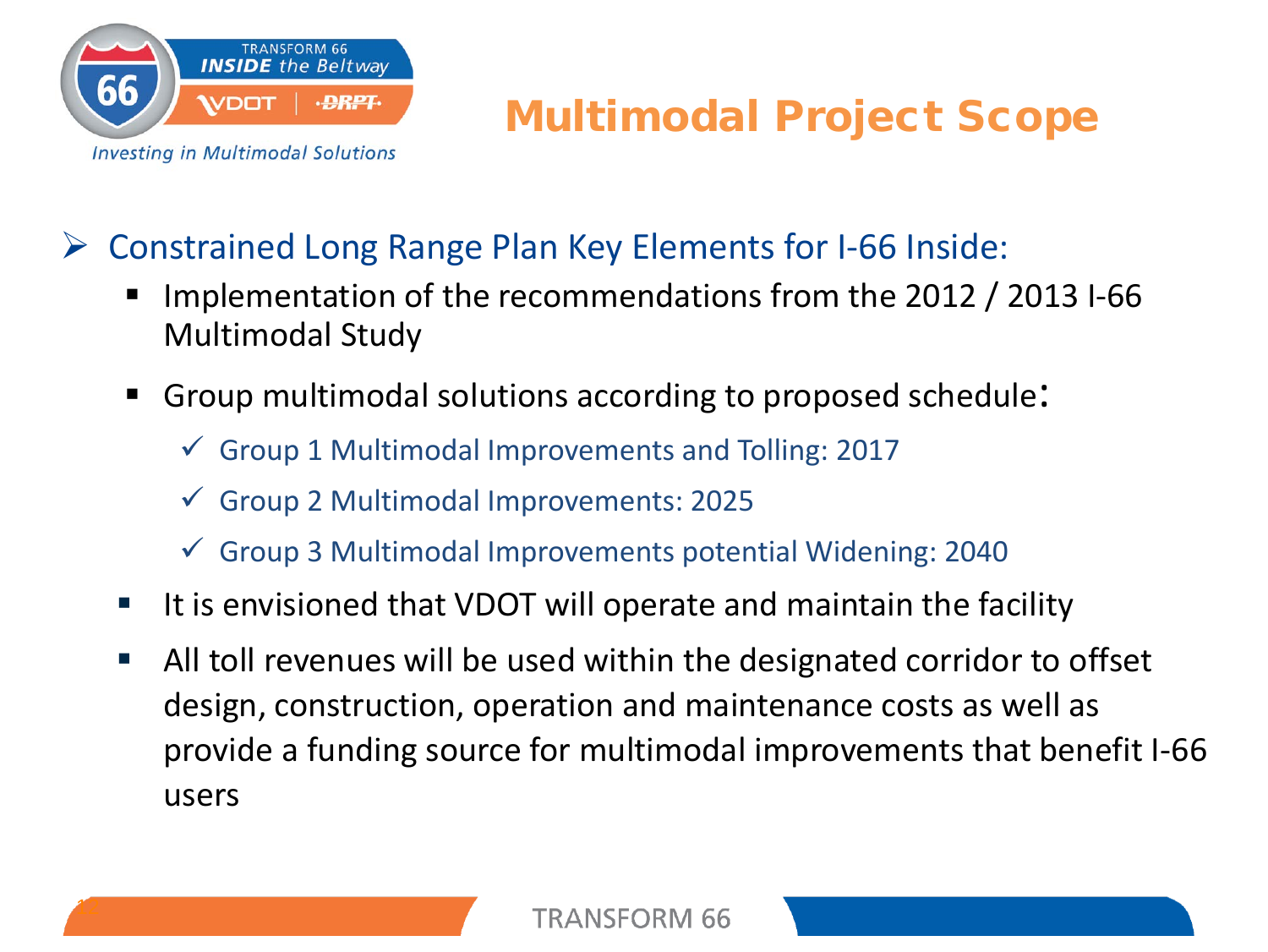



## Responsibilities

VDOT will –

- Manage the design and construction of the tolling infrastructure
- Manage the maintenance and operations of the facility; and
- Manage the design and construction of any future widening of facility
- Northern VA Transportation Commission (NVTC), in cooperation with VDOT, DRPT and local jurisdictions, will –
	- $\checkmark$  Plan and select multimodal improvements, in accordance with applicable laws and terms of agreement;
	- Coordinate with agencies to ensure efficient delivery of selected projects; and
	- Report to VDOT on how improvements improve person throughput in the corridor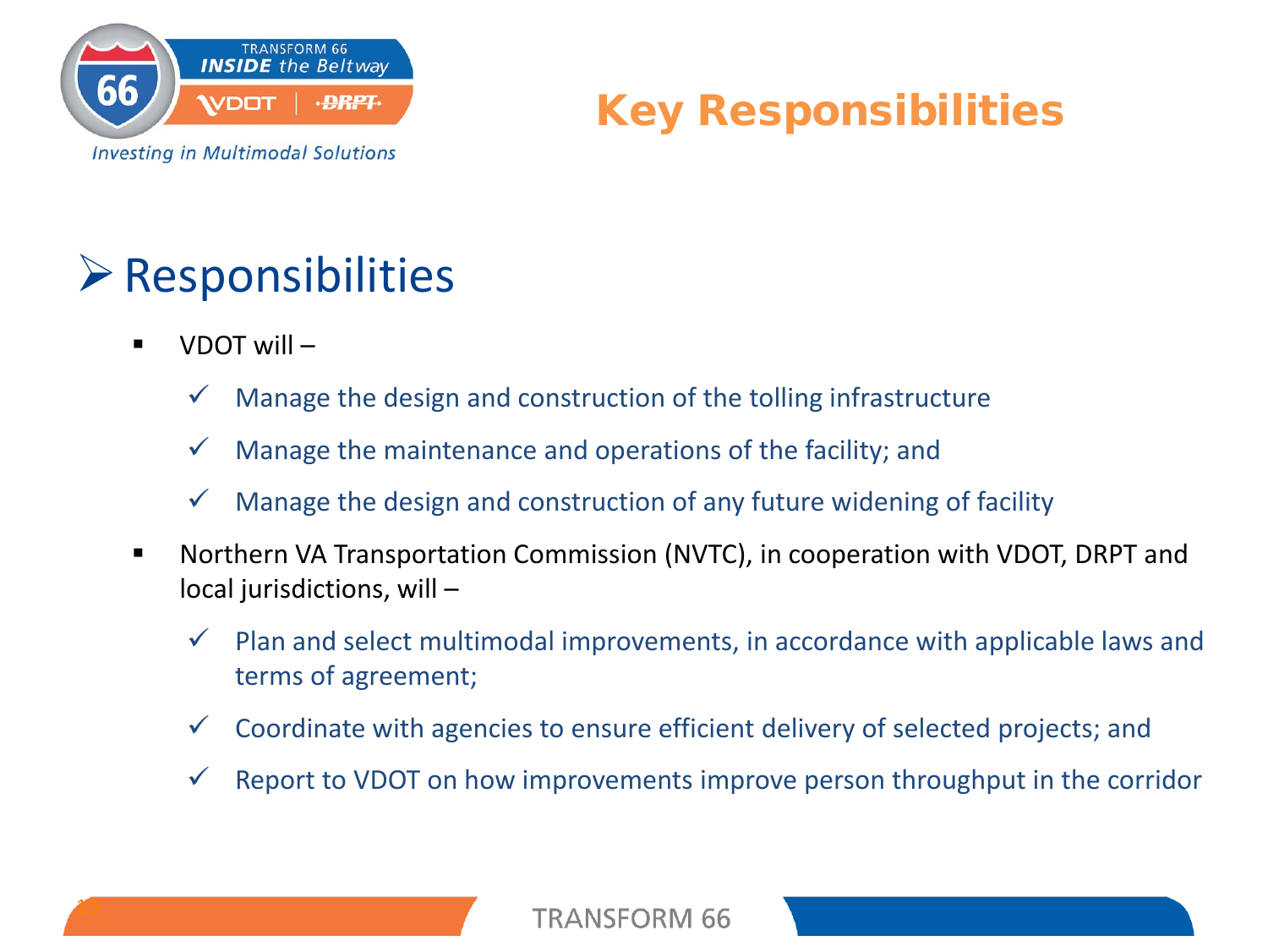

## Toll & Revenue Study

- $\triangleright$  Toll and Revenue modeling process is consistent with model performed for Outside the Beltway improvements
- Modeling 2.5-hour and 4-hour restricted (HOT) period for HOV-3+
- Toll rates dynamically set to ensure free-flow traffic on I-66 during HOT period
- ▶ Final Deliverable will be a Level 2 Toll & Revenue Study (T&R)
	- Preliminary 'sketch' T&R results available at end of Summer 2015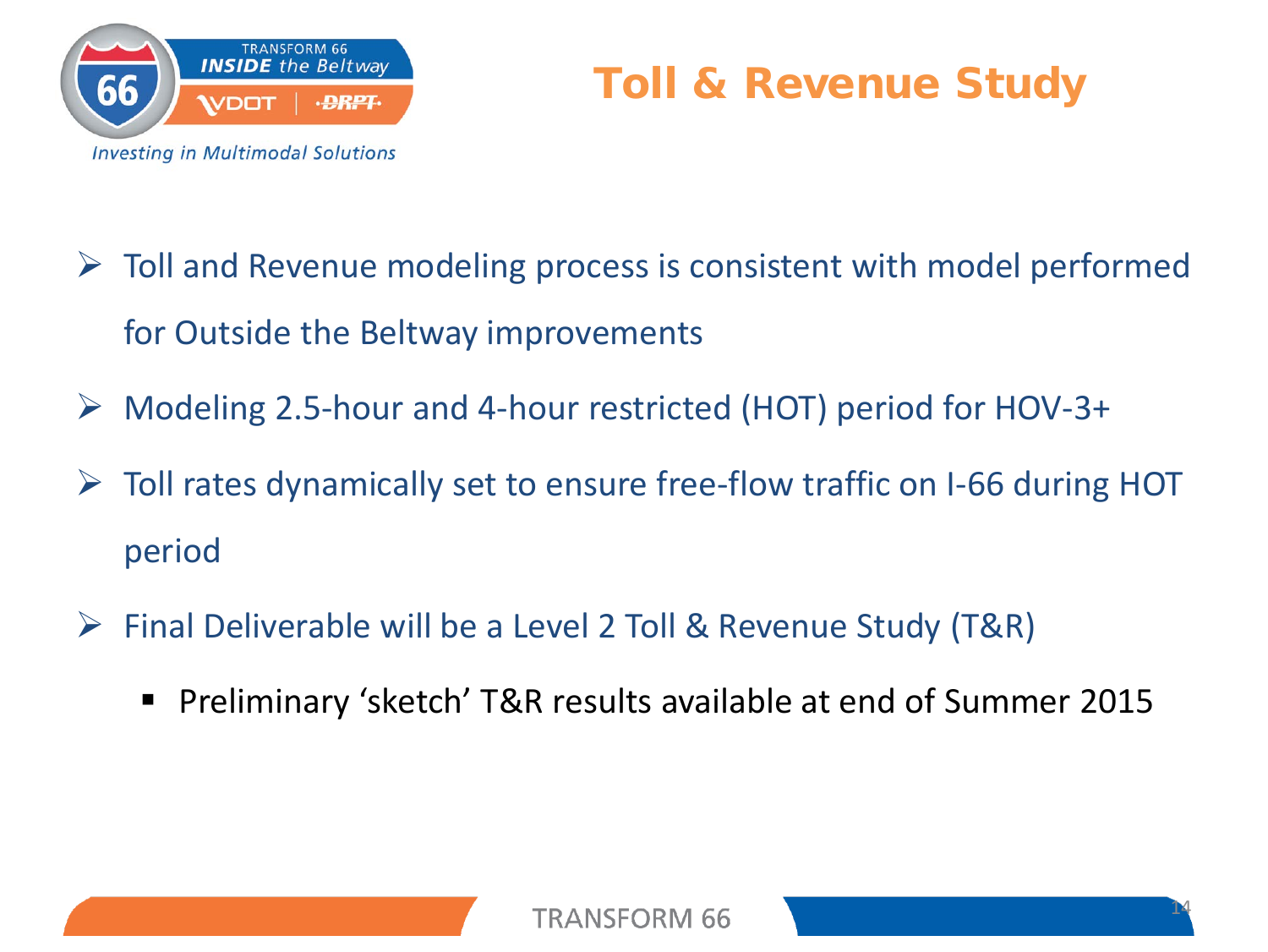

## Traffic Analysis

### $\triangleright$  Traffic Forecast and Traffic Operations Analysis

- Analysis performed for 2017/2040 No-Build & 2017/2040 Build condition
- **Traffic counts being conducted at 36 identified intersections**
- Conceptual mitigation developed for identified intersection impacts
- $\triangleright$  Traffic Diversion
	- Table of Traffic Forecasts will be prepared to compare no-build & build volumes along I-66 and Arterial Roadways within study area
		- $\checkmark$  Additional operations analysis at locations showing significant increases
		- $\checkmark$  Qualitative discussion of potential mitigation
	- Consideration of changes in travel modes (HOV-2 to HOV-3, auto to transit, etc.)
- **Final Deliverable - Traffic Technical Report, Fall of 2015**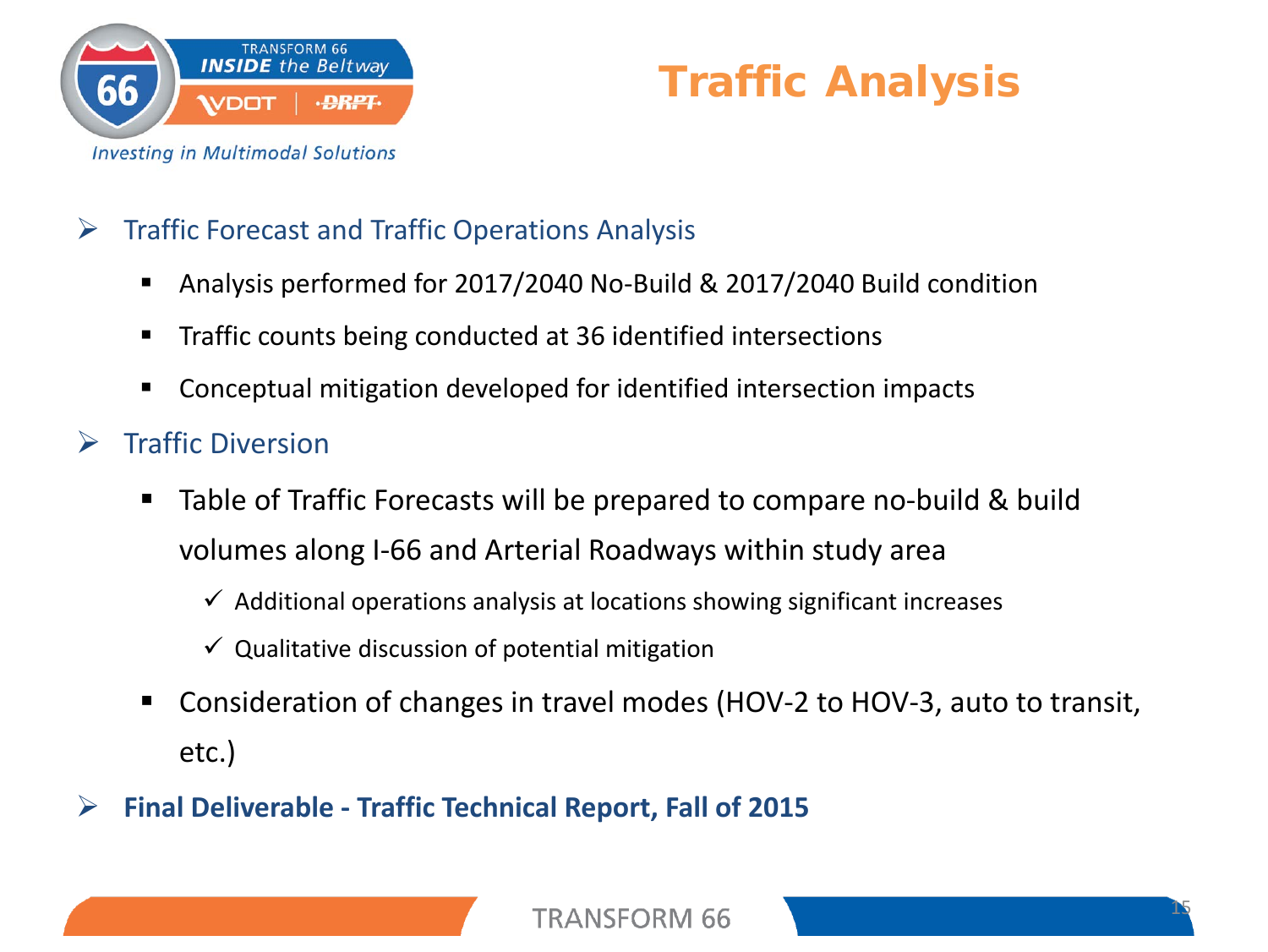

## Future Widening

## Widening of I-66 between I-495 and Fairfax Drive near Ballston

- $\triangleright$  Will be studied after evaluating the multimodal improvements
	- $\blacksquare$  Transit
	- **Bicycle & Pedestrian**
	- Transportation Demand Management (TDM)
	- Corridor-wide Technology Enhancements
	- **Tolling**
	- **Highway Improvements**
- $\triangleright$  Environmental Documentation will be prepared as part of the widening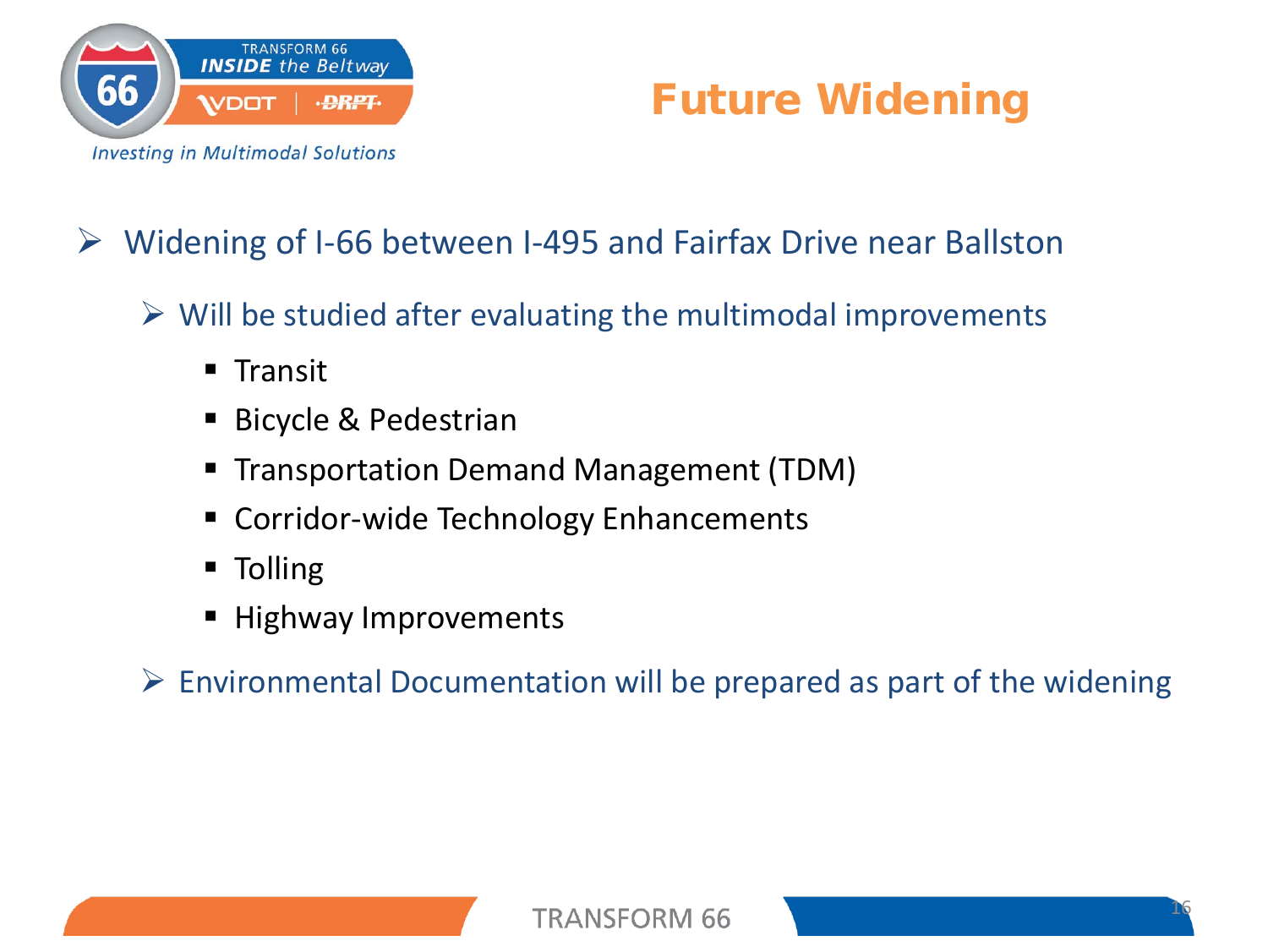



- $\triangleright$  Move more people and enhance connectivity in the I-66 Corridor
- $\triangleright$  Provide congestion relief and new travel choices
- Manage demand and ensure congestion-free travel
- $\triangleright$  Provide a seamless connection to nearly 40 miles of Express Lanes in region
- $\triangleright$  Create a "carpool culture" on I-66 Corridor by providing free travel on Express lanes – and free, faster, more reliable trips for HOV-3+, vanpools and buses
- $\triangleright$  Provide support for multimodal improvements in the corridor or on surrounding roadways that benefit mobility on I-66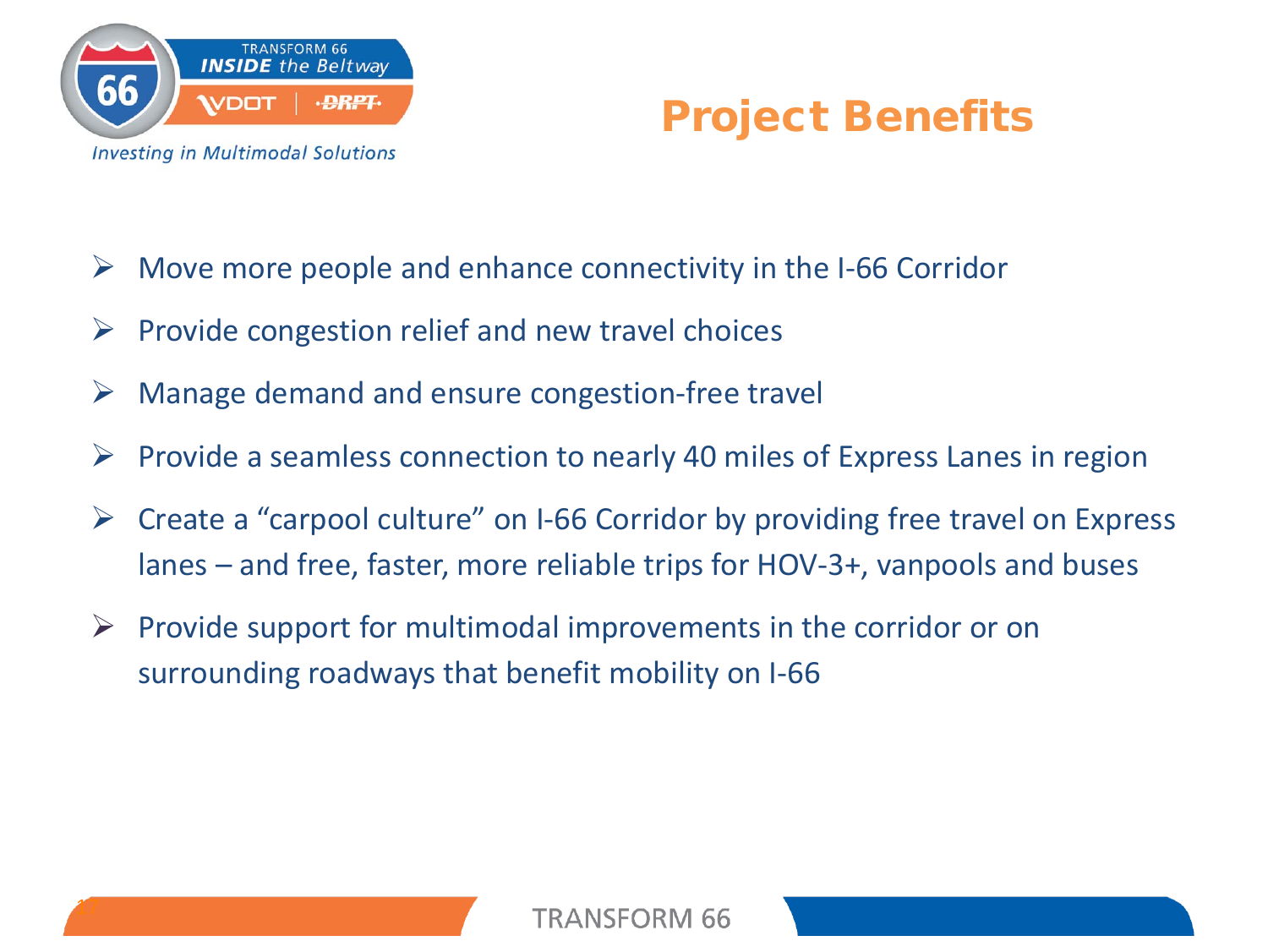

## Upcoming Project Milestones

**Investing in Multimodal Solutions** 

| <b>Key Milestones</b>                                              | <b>Begin Dates / Duration</b>                                                                                                 |
|--------------------------------------------------------------------|-------------------------------------------------------------------------------------------------------------------------------|
| <b>Public Outreach</b>                                             | Ongoing                                                                                                                       |
| <b>Public Information Meetings</b>                                 | <b>June 16</b> – Mary Ellen Henderson M.S, $7 \text{pm-9pm}$<br><b>June 17</b> – Arlington Central Library, 6:30pm-<br>8:30pm |
| Working Group / Technical Stakeholder Advisory Group               | Ongoing                                                                                                                       |
| <b>Traffic and Revenue Study</b>                                   | Spring $2015/6$ months                                                                                                        |
| Group multimodal solutions according to<br>implementation schedule | Spring $2015/9$ months                                                                                                        |
| Framework Agreement                                                | Fall 2015 / 4 months                                                                                                          |
| <b>Tolling Design-Build Procurement</b>                            | Fall 2015 / 6 months                                                                                                          |
| <b>Tolling Construction</b>                                        | 2016                                                                                                                          |
| Group 1 multimodal solutions and tolling<br>implementation         | 2017                                                                                                                          |
| <b>TRANSFORM 66</b>                                                |                                                                                                                               |